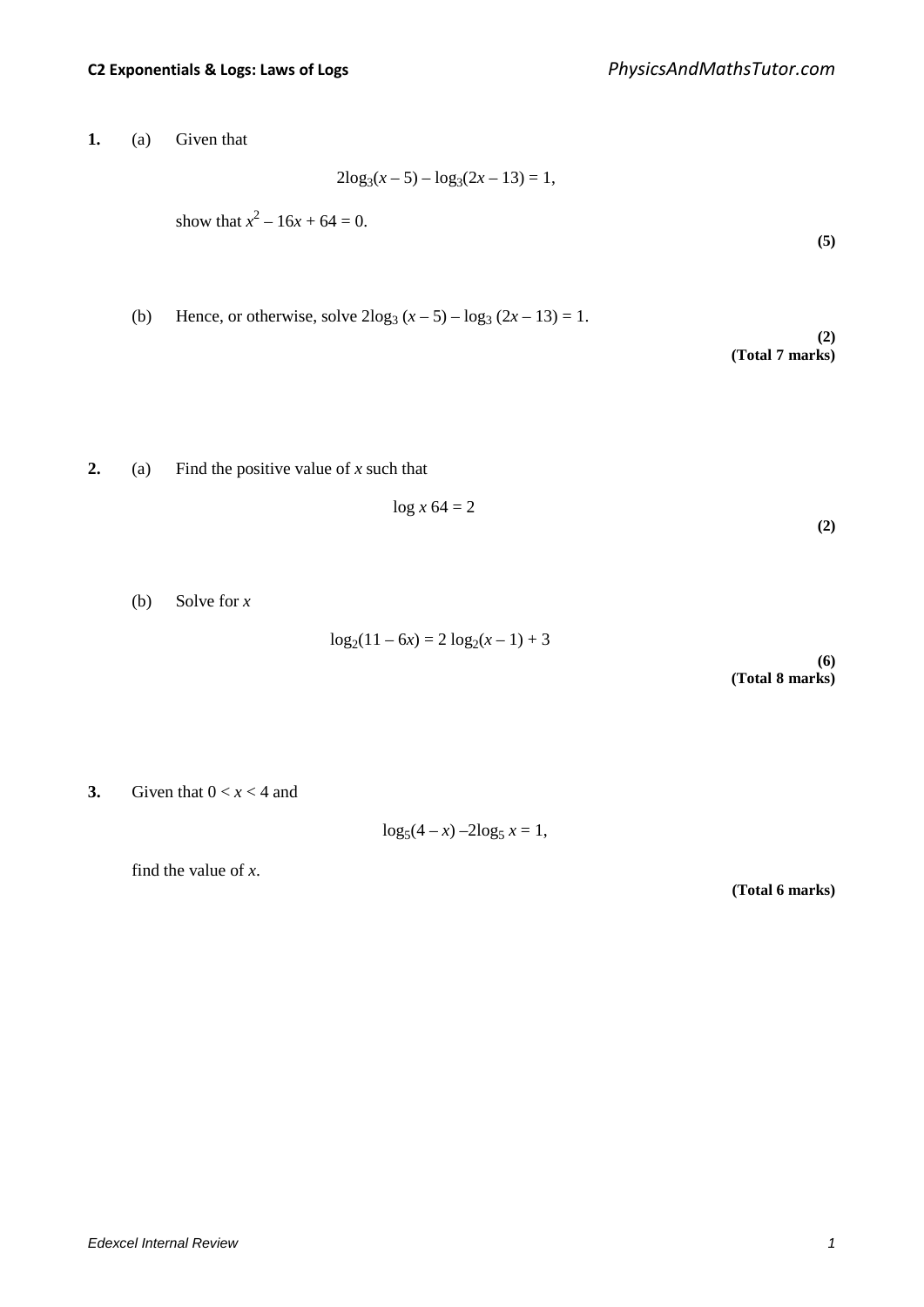**(Total 6 marks)**

**4.** Given that *a* and *b* are positive constants, solve the simultaneous equations

$$
a = 3b,
$$
  

$$
\log_3 a + \log_3 b = 2.
$$

Give your answers as exact numbers.

**5.** (i) Write down the value of  $\log_6 36$ . **(1)** (ii) Express  $2 \log_a 3 + \log_a 11$  as a single logarithm to base *a*. **(3) (Total 4 marks)**

**6.** Solve

- (a)  $5^x = 8$ , giving your answers to 3 significant figures, **(3)**
- (b)  $\log_2(x+1) \log_2 x = \log_2 7$ .

- **7.** Find, giving your answer to 3 significant figures where appropriate, the value of *x* for which
	- (a)  $3^x = 5$ , **(3)** (b)  $\log_2 (2x + 1) - \log_2 x = 2$ . **(4) (Total 7 marks)**

**(3)**

**(Total 6 marks)**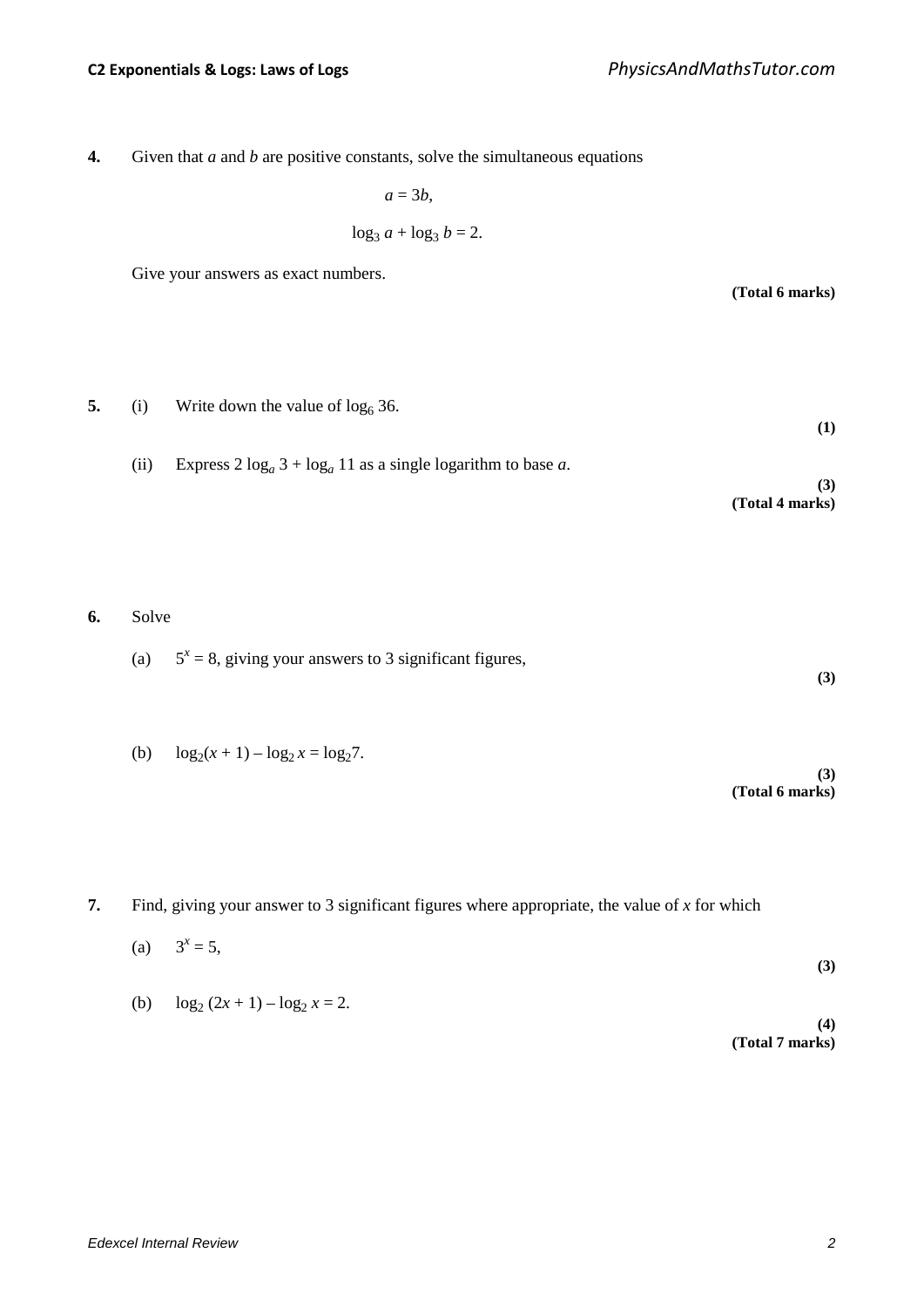**8.** Given that  $\log_5 x = a$  and  $\log_5 y = b$ , find in terms of *a* and *b*,

(a) 
$$
\log_5 \left( \frac{x^2}{y} \right)
$$
, (2)

$$
\log_5(25x\sqrt{y}).\tag{3}
$$

It is given that 
$$
\log_5\left(\frac{x^2}{y}\right) = 1
$$
 and that  $\log_5(25x\sqrt{y}) = 1$ .

(c) Form simultaneous equations in *a* and *b*.

(d) Show that  $a = -0.25$  and find the value of *b*.

Using the value of *a* and *b*, or otherwise,

- (e) calculate, to 3 decimal places, the value of *x* and the value of *y*. **(3) (Total 11 marks)**
- **9.** Given that  $\log_2 x = a$ , find, in terms of *a*, the simplest form of
	- (a)  $\log_2(16x)$ , **(2)**

$$
(b) \quad \log_2\left(\frac{x^4}{2}\right) \tag{3}
$$

**(1)**

**(2)**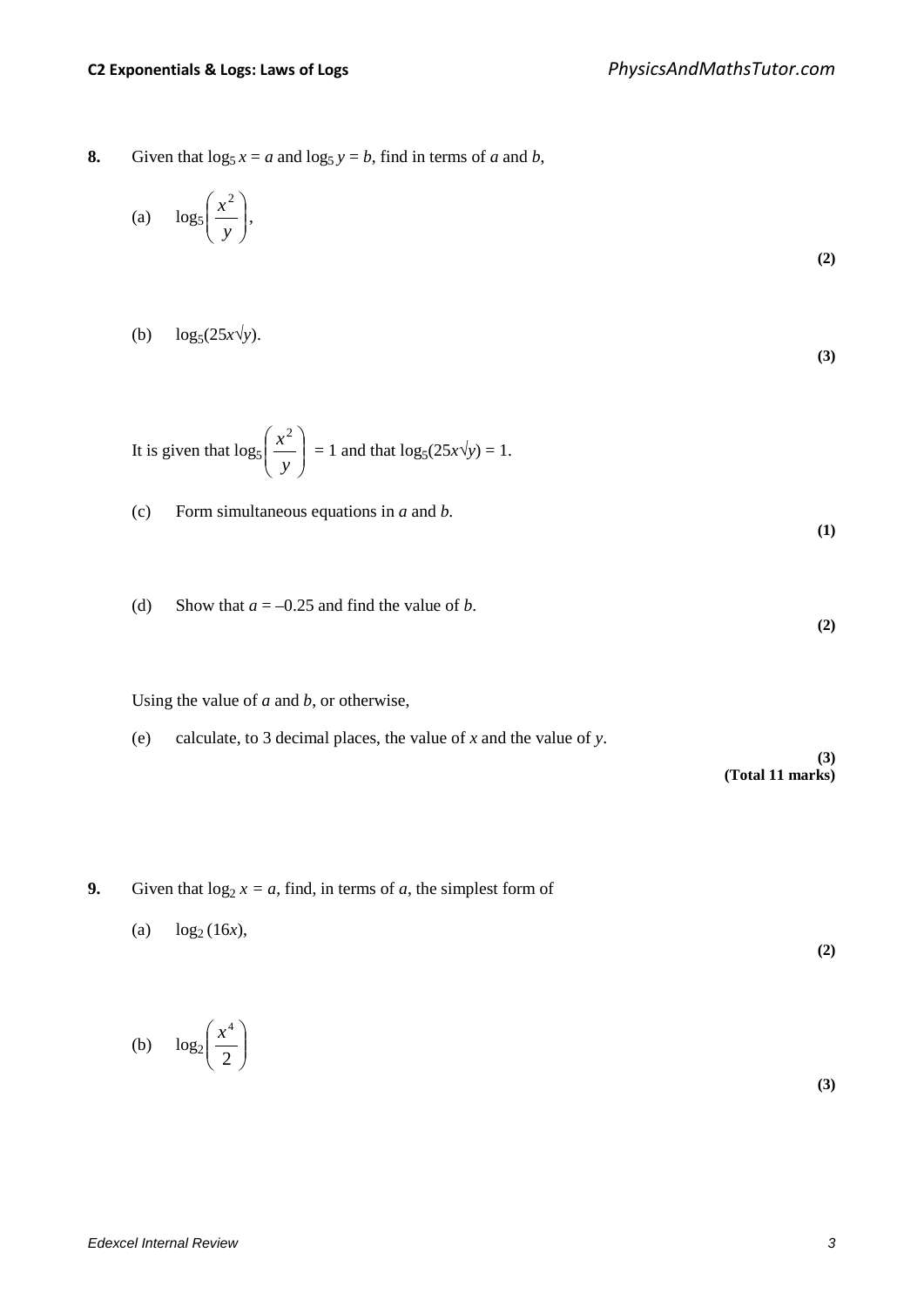(c) Hence, or otherwise, solve

$$
\log_2(16x) - \log_2\left(\frac{x^4}{2}\right) = \frac{1}{2},
$$

giving your answer in its simplest surd form.

**(4) (Total 9 marks)**

**10.** (a) Simplify 
$$
\frac{x^2 + 4x + 3}{x^2 + x}
$$
. (2)

(b) Find the value of x for which 
$$
\log_2(x^2 + 4x + 3) - \log_2(x^2 + x) = 4
$$
.

**(4) (Total 6 marks)**

**11.** Solve

 $2 \log_3 x - \log_3 (x - 2) = 2, x > 2.$ 

**(Total 6 marks)**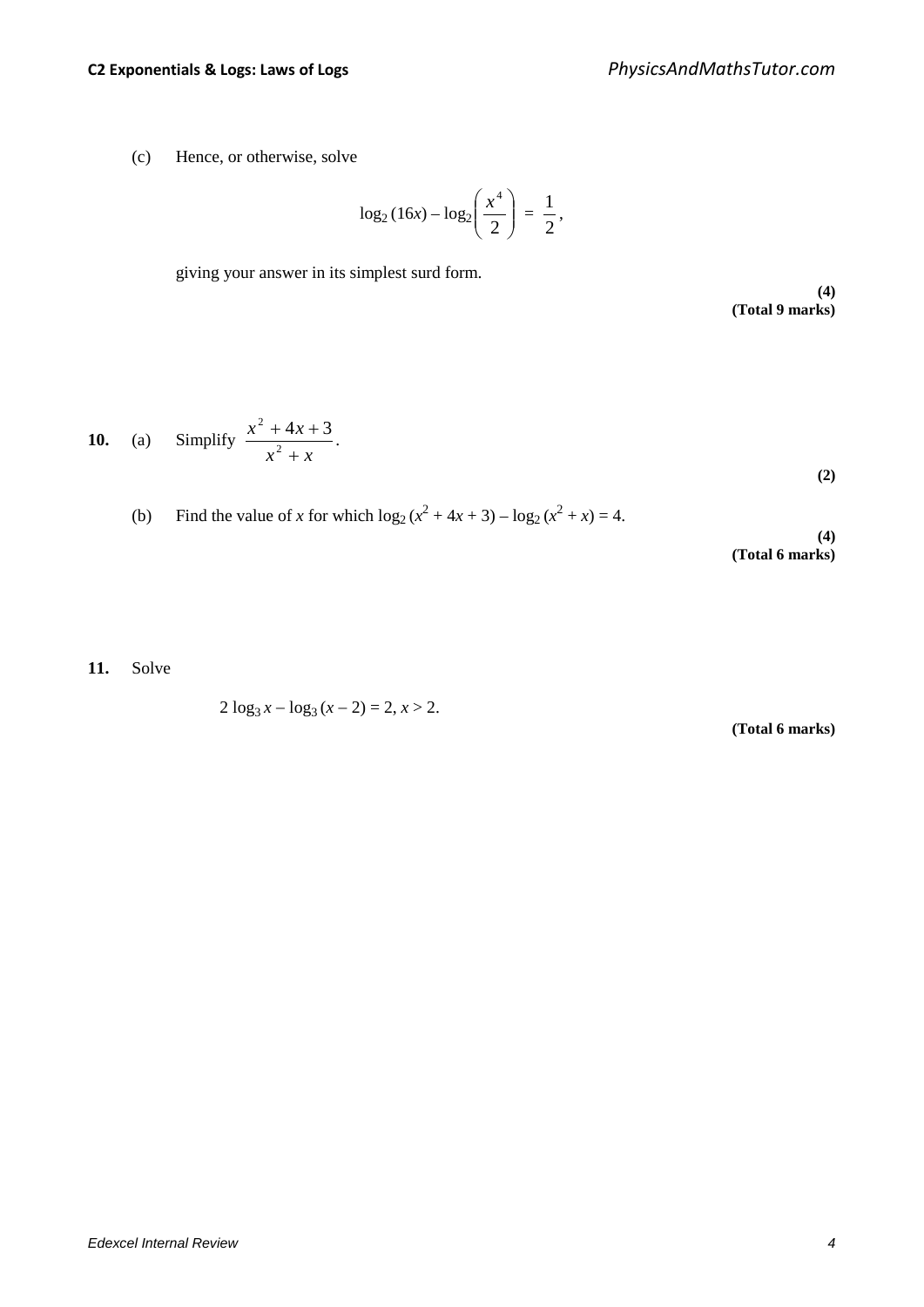$$
1.
$$

1. (a) 
$$
2\log_3(x-5) = \log_3(x-5)^2
$$
 B1

$$
\log_3(x-5)^2 - \log_3(2x-13) = \log_3\frac{(x-5)^2}{2x-13}
$$
 M1

 $\log_3 3 = 1$  seen or used correctly B1

$$
\log_3\left(\frac{P}{Q}\right) = 1 \implies P = 3Q \qquad \left\{ \frac{(x-5)^2}{2x-13} = 3 \implies (x-5)^2 = 3(2x-13) \right\} \qquad \text{M1}
$$

$$
x^2 - 16x + 64 = 0 \qquad (*) \qquad \text{A1 cso} \qquad 5
$$

#### **Note**

Marks may be awarded if equivalent work is seen in part (b).

1<sup>st</sup> M: 
$$
\log_3 (x-5)^2 - \log_3 (2x-13) = \frac{\log_3 (x-5)^2}{\log_3 (2x-13)}
$$
 is M0  
2 $\log_3 (x-5) - \log_3 (2x-13) = 2\log \frac{x-5}{2x-13}$  is M0

 $2<sup>nd</sup>$  M: After the first mistake above, this mark is available only if there is 'recovery' to the required

$$
\log_3\left(\frac{P}{Q}\right) = 1 \implies P = 3Q.
$$
 Even then the final mark (cso) is lost.

'Cancelling logs', e.g.  $\frac{\log_3(x-5)}{\log_3(x-5)}$  $\log_3(2x-13)$  $log_3(x-5)$ 3 2 3  $\frac{(x-5)^2}{2x-13} = \frac{(x-5)^2}{2x-13}$ *x*  $\frac{(x-5)^2}{(x-5)^2}$  will also lose the 2<sup>nd</sup> M.

A typical wrong solution:

$$
\log_3 \frac{(x-5)^2}{2x-13} = 1 \implies \log_3 \frac{(x-5)^2}{2x-13} = 3(*) \implies \frac{(x-5)^2}{2x-13} = 3
$$
  

$$
\implies (x-5)^2 = 3(2x-13)
$$

(\*) Wrong step here

This, with no evidence elsewhere of  $log_3 3 = 1$ , scores B1 M1 B0 M0 A0

However,  $\log_3 \frac{(x-5)^2}{2x-13}$ *x*  $\frac{x-5^2}{x^2} = 1 \Rightarrow$  $2x-13$  $(x-5)^2$ *x*  $\frac{(x-5)^2}{(x-5)^2}$  = 3 is correct and could lead to full marks.

(Here  $log_3 3 = 1$  is implied).

### No log methods shown:

It is <u>not</u> acceptable to jump immediately to  $\frac{(x-5)^2}{2x-13}$ *x*  $\frac{x-5^2}{x^2}$  = 3. The only mark this scores is the  $1<sup>st</sup> B1$  (by generous implication).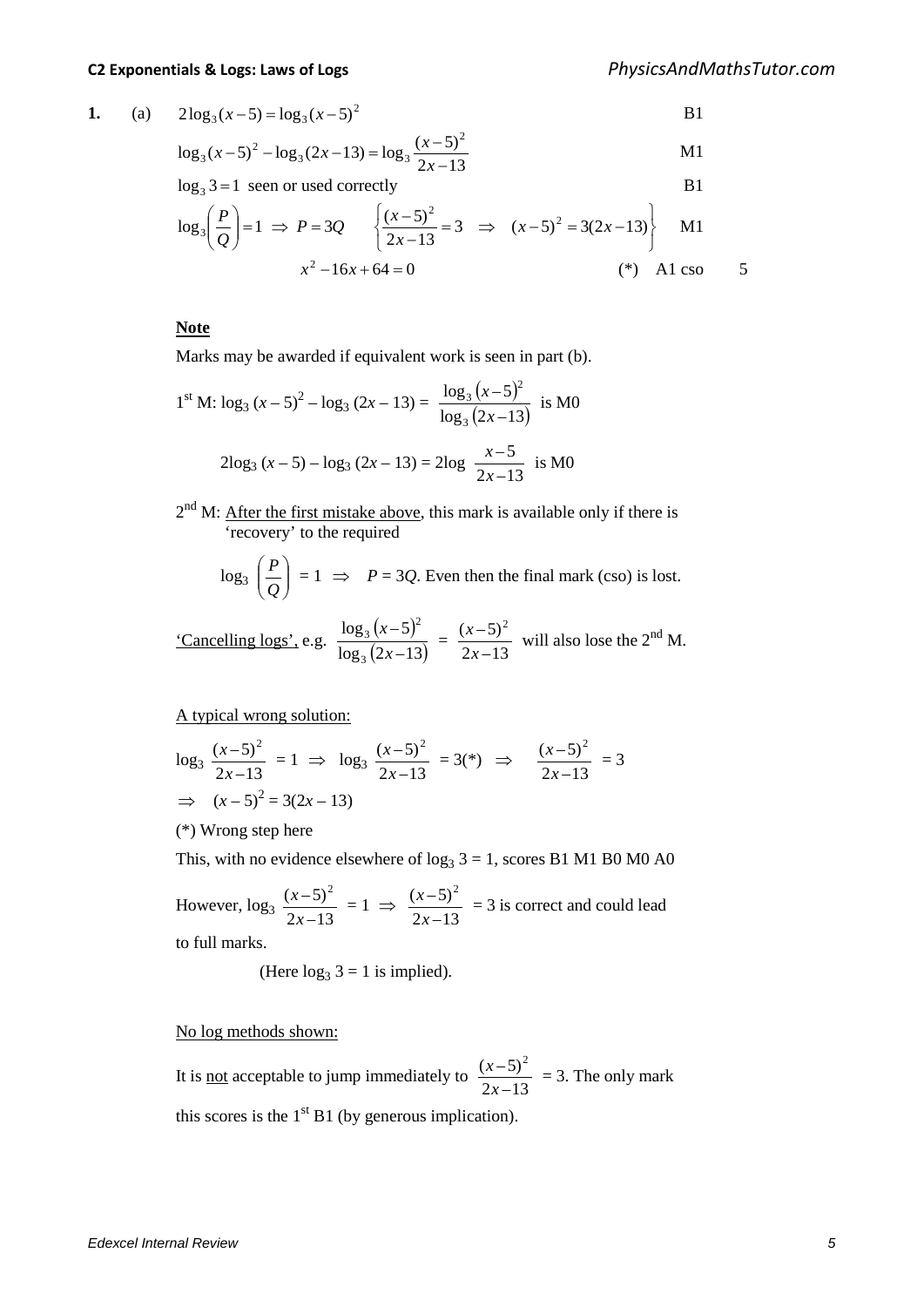(b) 
$$
(x-8)(x-8) = 0 \implies x = 8
$$
 Must be seen in part (b). M1 A1

Or: Substitute  $x = 8$  into original equation and verify. Having additional solution(s) such as  $x = -8$  loses the A mark. 2  $x = 8$  with no working scores both marks.

### **Note**

M1: Attempt to solve the given quadratic equation (usual rules), so the factors  $(x - 8)(x - 8)$  with no solution is M0.

**[7]**

**2.** (a)  $\log_{10} 64 = 2 \implies 64 = x^2$  $2 \angle M1$ 

$$
So x = 8
$$
 A1 2

#### **Note**

M1 for getting out of logs

A1 Do not need to see  $x = -8$  appear and get rejected. Ignore  $x = -8$  as extra solution.  $x = 8$  with no working is M1 A1

## Alternatives

Change base : (i) 
$$
\frac{\log_2 64}{\log_2 x} = 2
$$
, so  $\log_2 x = 3$  and  $x = 2^3$ , is M1 or

(ii) 
$$
\frac{\log_{10} 64}{\log_{10} x} = 2, \log x = \frac{1}{2} \log 64
$$
 so  $x = 64^{\frac{1}{2}}$  is M1 then  $x = 8$  is A1

**BUT** log  $x = 0.903$  so  $x = 8$  is M1A0 (loses accuracy mark)

(iii) 
$$
\log_{64} x = \frac{1}{2}
$$
 so  $x = 64^{\frac{1}{2}}$  is M1 then  $x = 8$  is A1

(b)  $\log_2(11-6x)=\log_2(x-1)^2+3$  M1

$$
\log_2\left[\frac{11-6x}{\left(x-1\right)^2}\right] = 3
$$

$$
\frac{11 - 6x}{(x - 1)^2} = 2^3
$$

$$
\{11 - 6x = 8(x^2 - 2x + 1)\} \text{ and so } 0 = 8x^2 - 10x - 3
$$

$$
x = \frac{3}{2}, \left[ -\frac{1}{4} \right]
$$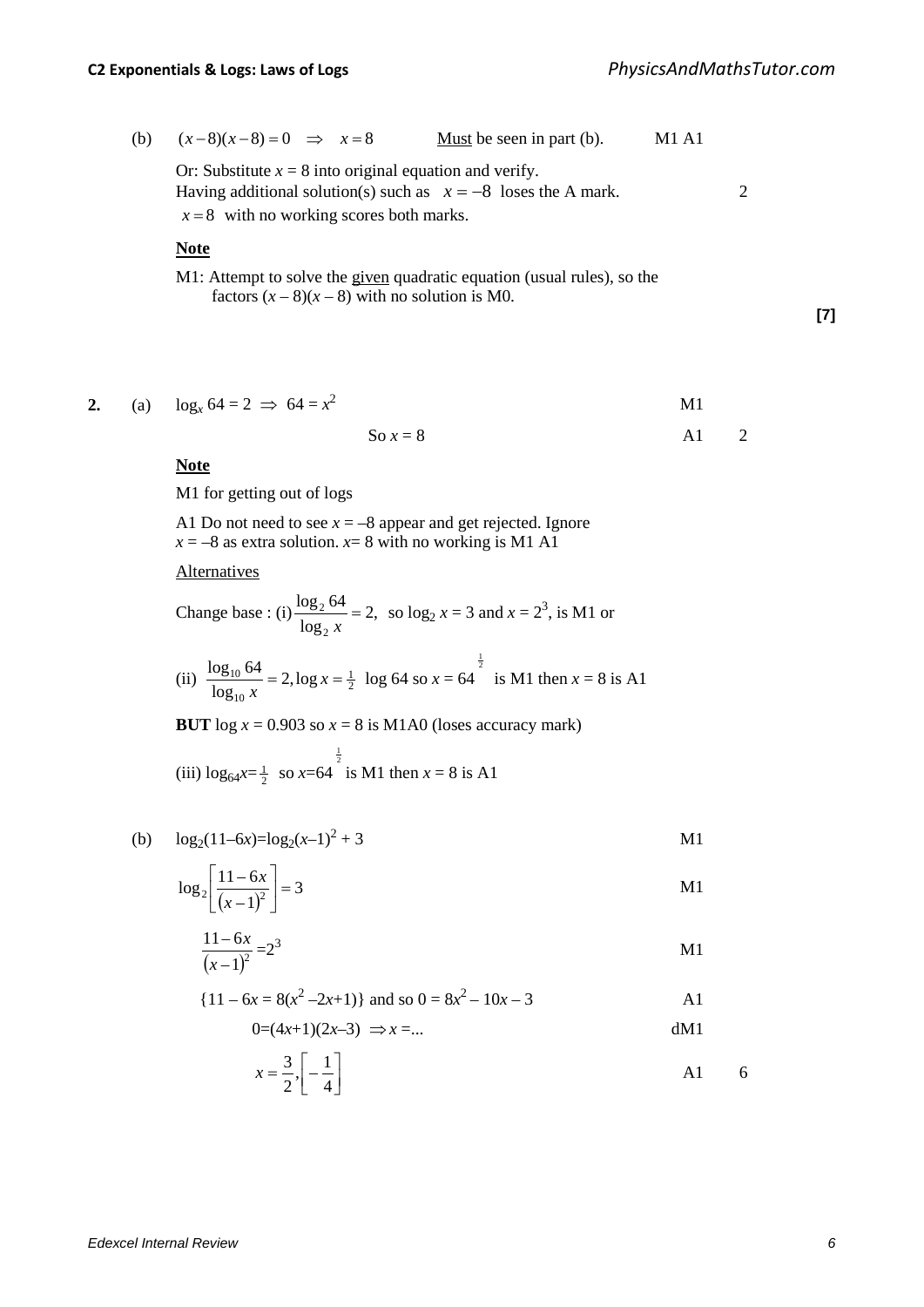## **Note**

1st M1 for using the *n*log*x* rule

 $2<sup>nd</sup>$  M1 for using the log*x* – logy rule or the log*x* + logy rule as appropriate

 $3<sup>rd</sup>$  M1 for using 2 to the power– need to see  $2<sup>3</sup>$  or 8 (May see  $3 = log_2 8$  used)

> **If all three M marks have been earned and logs are still present** in equation **do not give** final M1. So solution stopping at

$$
\log_2 \left[ \frac{11 - 6x}{(x - 1)^2} \right] = \log_2 8
$$
 would earn M1M1M0

1<sup>st</sup> A1 for a correct 3TQ

4<sup>th</sup> dependent M1 for attempt to solve or factorize their  $3TQ$  to obtain  $x = \dots$  (mark depends on three previous M marks)

 $2<sup>nd</sup>$  A1 for 1.5 (ignore –0.25)

s.c 1.5 only – no working – is 0 marks

3. 
$$
2\log_5 x = \log_5 (x^2)
$$
,  $\log_5 (4-x) - \log_5 (x^2) = \log_5 \frac{4-x}{x^2}$  B1 M1

 $\overline{4}$ 

$$
\log\left(\frac{4-x}{x^2}\right) = \log 5 \qquad 5x^2 + x - 4 = 0 \text{ or } 5x^2 + x = 4 \text{ o.e.} \qquad \text{M1 A1}
$$

$$
(5x-4)(x+1) = 0 \t x = \frac{4}{5} \t (x = -1) \t dM1 A1 \t 6
$$

### **Alternative 1**

$$
\log_5 (4 - x) - 1 = 2\log_5 x \text{ so } \log_5 (4 - x) - \log_5 5 = 2\log_5 x
$$

$$
\log_5 \frac{4-x}{5} = 2\log_5 x
$$

then could complete solution with 2 
$$
\log_5 x = \log_5(x^2)
$$
 B1

$$
\left(\frac{4-x}{5}\right) = x^2 \qquad \qquad 5x^2 + x - 4 = 0 \qquad \qquad \text{A1}
$$

Then as in first method  $(5x-4)(x+1) = 0$   $x = \frac{4}{5}$   $(x=-1)$  dM1 A1 6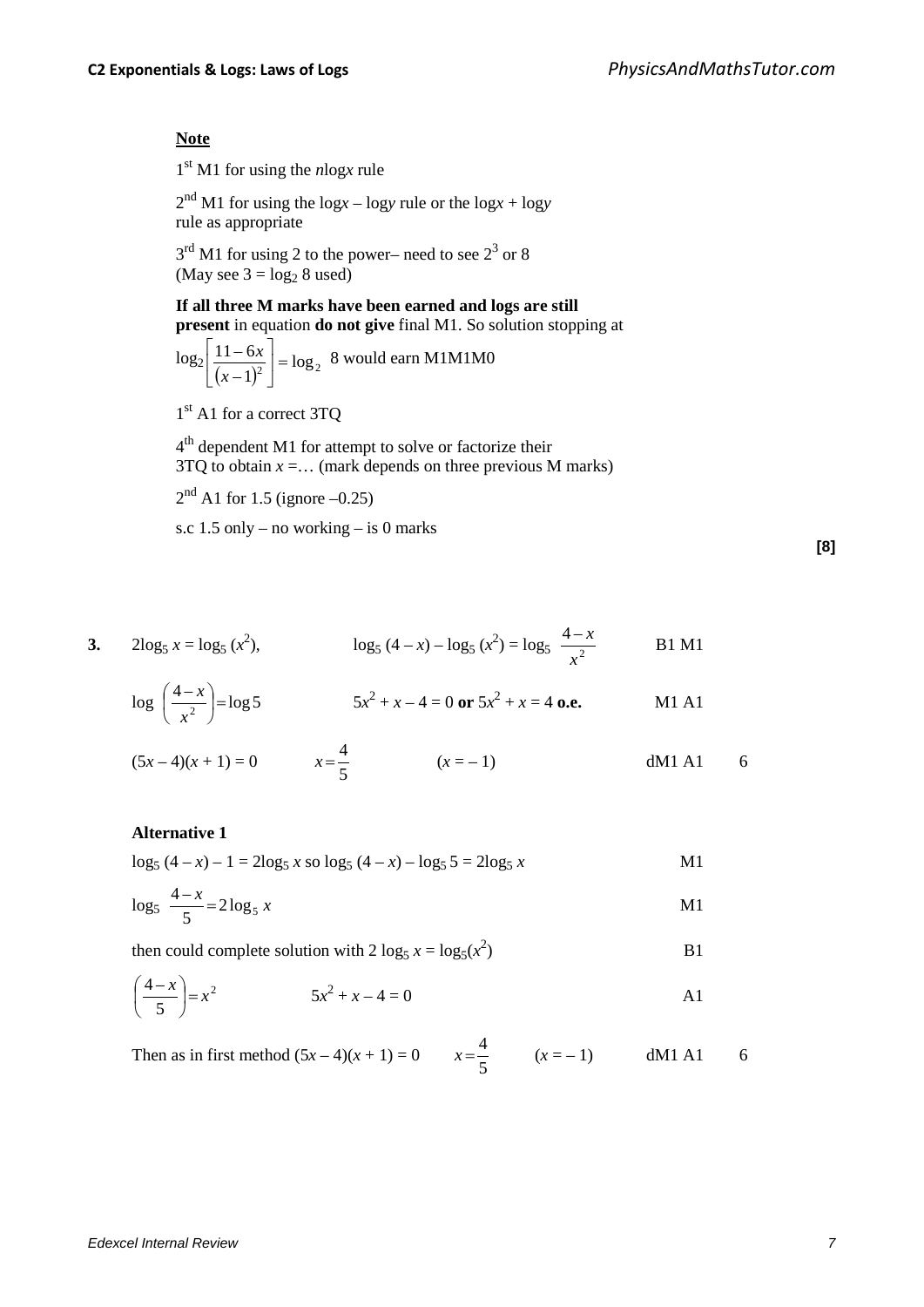# **Notes**

**B1** is awarded for  $2\log x = \log x^2$  anywhere.

**M1** for correct use of  $\log A - \log B = \log \frac{A}{B}$ 

**M1** for replacing 1 by  $\log_k k$ . **A1** for correct quadratic

 $(\log(4 - x) - \log x^2) = \log 5 \implies 4 - x - x^2 = 5$  is **B1M0M1A0 M0A0**)

**dM1** for attempt to solve quadratic with usual conventions. (Only award if previous two **M** marks have been awarded)

**A1** for 4/5 or 0.8 or equivalent (Ignore extra answer).

# **Special cases**

| Complete trial and error yielding 0.8 is <b>M3</b> and <b>B1</b> for 0.8 A1, A1 awarded |
|-----------------------------------------------------------------------------------------|
| for each of two tries evaluated. i.e. 6/6                                               |
| Incomplete trial and error with wrong or no solution is 0/6                             |
| Just answer 0.8 with no working is $B1$                                                 |
| If log base 10 or base e used throughout – can score $\text{B1M1M1A0M1A0}$              |
|                                                                                         |

**[6]**

## **4.** Method 1 (Substituting a = 3b into second equation at some stage)

| Using a law of logs correctly (anywhere)                                                 | e.g. $\log_3 ab = 2$                      | M1             |  |
|------------------------------------------------------------------------------------------|-------------------------------------------|----------------|--|
| Substitution of 3b for a (or $a/3$ for b)                                                | e.g. $\log_3 3b^2 = 2$                    | M1             |  |
| Using base correctly on <b>correctly derived</b> $\log_3 p = q \text{ e.g. } 3b^2 = 3^2$ |                                           | M1             |  |
| First correct value                                                                      | $b = \sqrt{3}$ (allow $3^{\frac{1}{2}}$ ) | A1             |  |
| Correct method to find other value (dep. on at least first M mark)                       |                                           |                |  |
| Second answer                                                                            | $a = 3b = 3\sqrt{3}$ or $\sqrt{27}$       | $\mathbf{A}$ 1 |  |
|                                                                                          |                                           |                |  |

Method 2 (Working with two equations in  $log_3a$  and  $log_3b$ )

| "Taking logs" of first equation and "separating" log <sub>3</sub> $a = \log_3 3 + \log_3 b$ |               |    |
|---------------------------------------------------------------------------------------------|---------------|----|
| $(= 1 + log_3b)$                                                                            |               |    |
| Solving simultaneous equations to find $\log_3 a$ or $\log_3 b$                             |               | M1 |
| $\lceil \log_3 a = 1\frac{1}{2}, \log_3 b = \frac{1}{2} \rceil$                             |               |    |
| Using base correctly to find a or b                                                         | M1            |    |
| Correct value for a or b $a = 3\sqrt{3}$ or $b = \sqrt{3}$                                  | $\mathsf{A}1$ |    |
| Correct method for second answer, dep. on first M; correct second answer M1; A1             |               | 6  |

[Ignore negative values]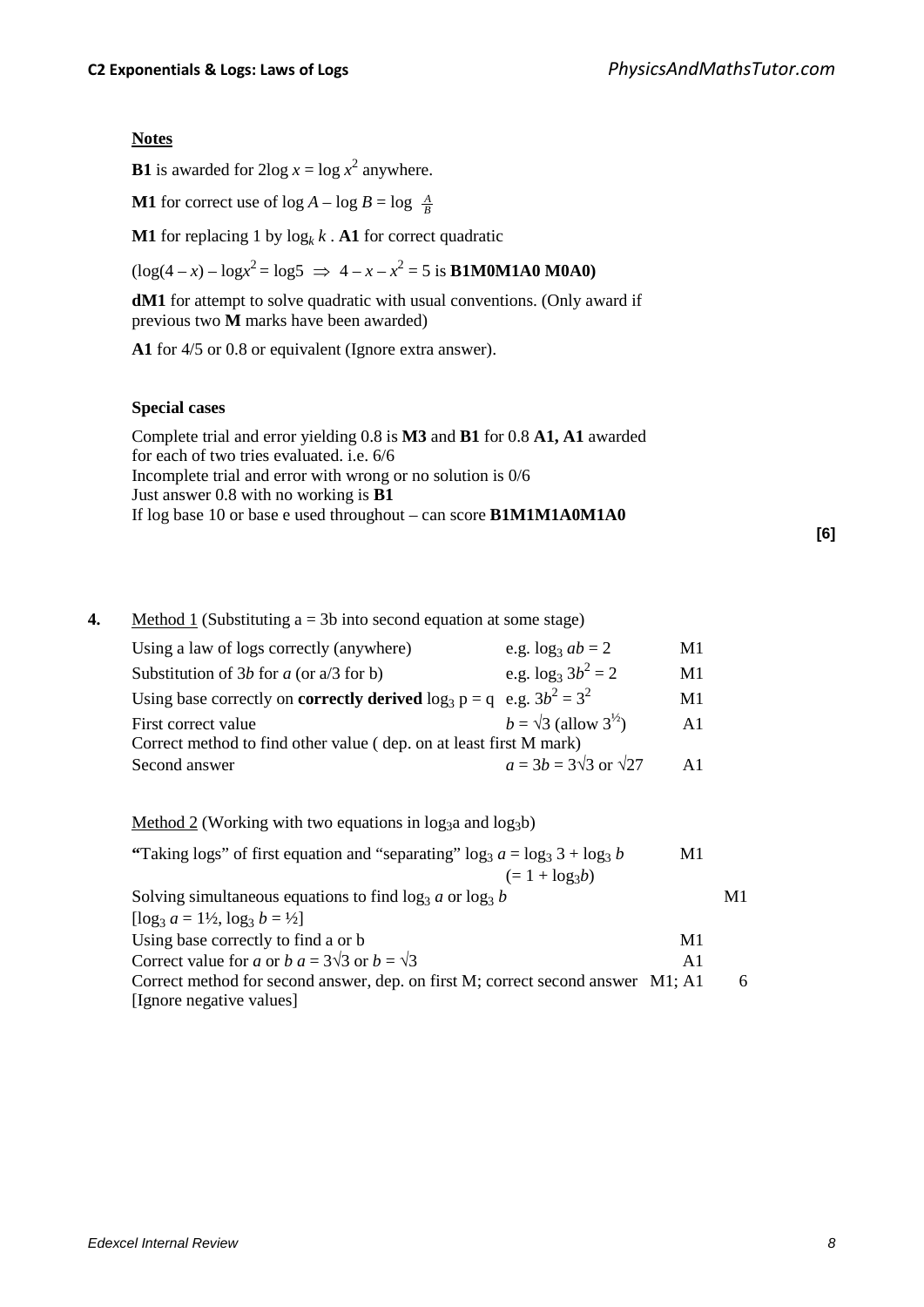Answers must be exact; decimal answers lose both A marks There are several variations on **Method 1**, depending on the stage at which  $a = 3b$  is used, but they should all mark as in scheme. In this method, the first three method marks on Epen are for

- (i) First M1: correct use of log law,
- (ii) Second M1: substitution of  $a = 3b$ ,
- (iii) Third M1: requires using base correctly on correctly derived  $\log_3 p = q$

*Three examples of applying first 4 marks in Method 1:* 

- (i)  $\log_3 3b + \log_3 b = 2$  gains second M1  $\log_3 3 + \log_3 b + \log_3 b = 2$  gains first M1  $(2 \log_3 b = 1, \log_3 b = \frac{1}{2})$  no mark yet  $b = 3^{1/2}$  gains third M1, and if correct A1
- (ii)  $\log_3(ab) = 2$  gains first M1  $ab = 3<sup>2</sup>$  gains third M1  $3b^2 = 3^2$  gains second M1
- (iii)  $\log_3 3b^2 = 2$  has gained first 2 M marks  $\Rightarrow$  2 log<sub>3</sub> 3*b* = 2 or similar type of error  $\Rightarrow$  log<sub>3</sub> 3*b* = 1  $\Rightarrow$  3*b* = 3 does not gain third M1, as log<sub>3</sub> 3*b* = 1 not derived correctly

**5.** (i) 2 B1 1

**[6]**

**[4]**

(ii)  $2\log 3 = \log 3^2$  (or  $2\log p = \log p^2$  $\vert$  B1  $\log_a p$  + =  $\log_a 11$  =  $\log_a 11$  *p* =  $\log_a 99$  (Allow e.g.  $\log_a(3^2 \times 11)$ ) M1,A1 3 *Ignore 'missing base' or wrong base. The correct answer with no working scores full marks*  $log_a 9 \times log_a 11 = log_a 99$ , or similar mistakes, score M0 A0.

6. (a) 
$$
\log 5^x = \log 8
$$
 or  $x = \log 8$   
Complete method for finding  $x: x = \frac{\log 8}{\log 5}$  or  $\frac{\ln 8}{\ln 5}$   
M1  
= 1.29 only A1 3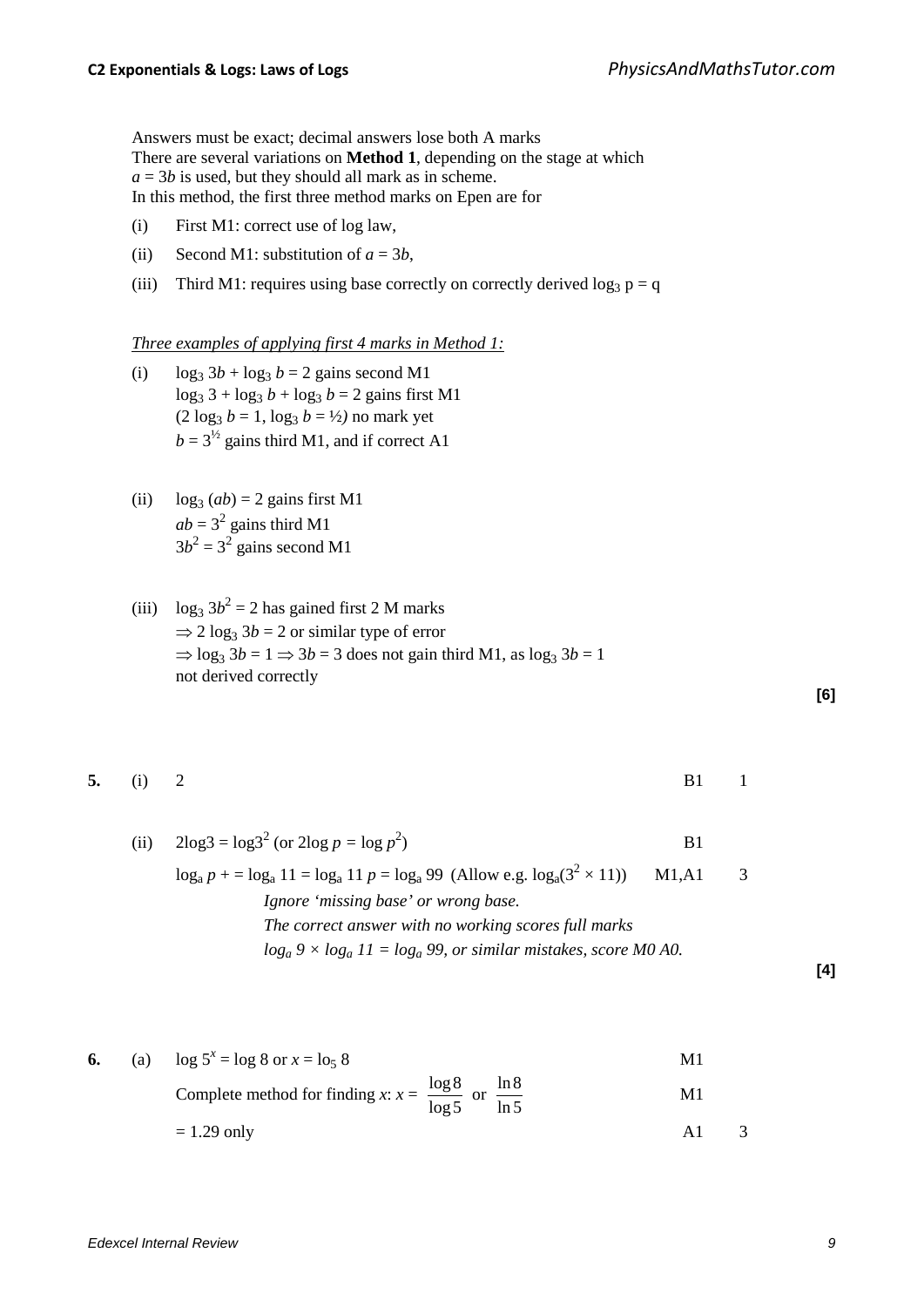(b) Combining two logs: 
$$
\log_2 \frac{(x+1)}{x}
$$
 or  $\log_2 7x$  M1  
Forming equation in *x* (eliminating logs) legitimately M1  
 $x = \frac{1}{6}$  or 0.16 A1 3

7. (a) 
$$
\log 3^{x} = \log 5
$$
  
\n $x = \frac{\log 5}{\log 3}$  or  $x \log 3 = \log 5$   
\n $= \frac{1.46}{}$  A1 ca0 3

(b) 
$$
\log_2(\frac{2x+1}{x}) = 2
$$
  
\n $\frac{2x+1}{x} = 2^2$  or 4  
\n $2x+1 = 4x$   
\n $x = \frac{1}{2}$  or 0.5  
\nA1 4

**[7]**

**[6]**

| 8. | (a) | $\log_5 x^2 - \log_5 y$ ; = $2\log_5 x - \log_5 y = 2a - b$                    | M1A1                 | 2              |  |
|----|-----|--------------------------------------------------------------------------------|----------------------|----------------|--|
|    | (b) | $\log_5 25 = 2$ or $\log_5 y$                                                  | B <sub>1</sub>       |                |  |
|    |     | $\log_5 25 + \log_5 x + \log_5 y^{\frac{1}{2}}$ ; = 2 + a + ½ b                | M1; A1               | 3              |  |
|    | (c) | $2a - b = 1$ , $2 + a + \frac{1}{2}b = 1$ (must be in a and b)                 | B <sub>1</sub> ft    | 1              |  |
|    | (d) | Using both <b>correct</b> equations to show that $a = -0.25$ (*)<br>$h = -1.5$ | M1<br>B <sub>1</sub> | $\overline{2}$ |  |
|    |     | [Mark for $(c)$ can be gained in $(d)$ ]                                       |                      |                |  |
|    | (e) | Using correct method to find a value for x or a value of y:                    | M1                   |                |  |
|    |     | $x = 5^{-0.25} = 0.669$ , $y = 5^{-1.5} = 0.089$                               | A1 A1 ft             | 3              |  |
|    |     | [max. penalty $-1$ for more than 3 d.p.]                                       |                      |                |  |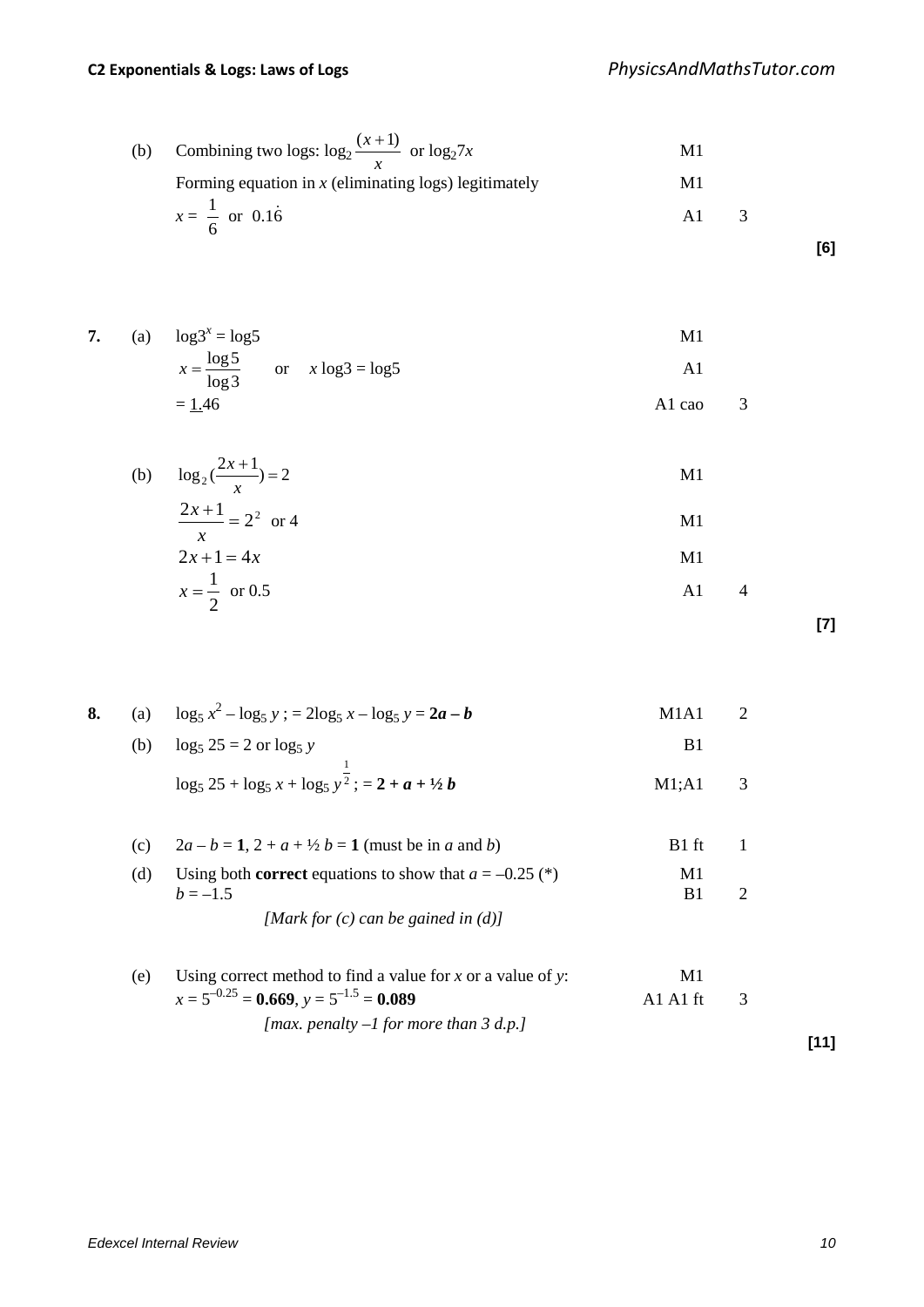9. (a) 
$$
log_2(16x) = log_2 16 + log_2 x
$$
  
\t\t\t $= 4 + a$   
\t\t\t $M1$  Correct use of  $log(ab) = log_a + log_b$   
\t\t\t $M1$   
\t\t\t $M1$   
\t\t\t $log_2(16x) = log_2 16 + log_2 x$   
\t\t\t $M1$   
\t\t\t $log_b$ 

(b) 
$$
\log_2\left(\frac{x^4}{2}\right) = \log_2 x^4 - \log_2 2
$$
 M1

$$
= 4 \log 2x - \log_2 2
$$
  
=  $\frac{4a - 1}{4a}$  (accept 4 log<sub>2</sub>x - 1)

*M1 Correct use of log*
$$
\left(\frac{a}{b}\right) = ...
$$
  
*M1 Use of log*  $x^n = n \log x$ 

(c) 
$$
\frac{1}{2} = 4 + a - (4a - 1)
$$
 M1

$$
a = \frac{3}{2}
$$

$$
\log_2 x = \frac{3}{2} \qquad \Rightarrow \qquad x = 2^{\frac{3}{2}} \qquad \qquad \text{M1}
$$

$$
\frac{x = \sqrt{8} \text{ or } \sqrt{2^3} \text{ or } (\sqrt{2})^3}{M1 \text{ Use their } (a) \& (b) \text{ to form equ in } a}
$$

*M1 Out of logs:* 
$$
x = 2^a
$$
  
*M1 Out of logs:*  $x = 2^a$   
*A1 Must write x in surd form, follow through their rational a*.

**[9]**

**10.** (a) 
$$
\frac{x^2 + 4x + 3}{x^2 + x} = \frac{(x+3)(x+1)}{x(x+1)}
$$
   
Attempt to factorise numerator or denominator

$$
= \frac{x+3}{x} \quad \text{or} \quad 1 + \frac{3}{x} \quad \text{or} \quad (x+3)x^{-1}
$$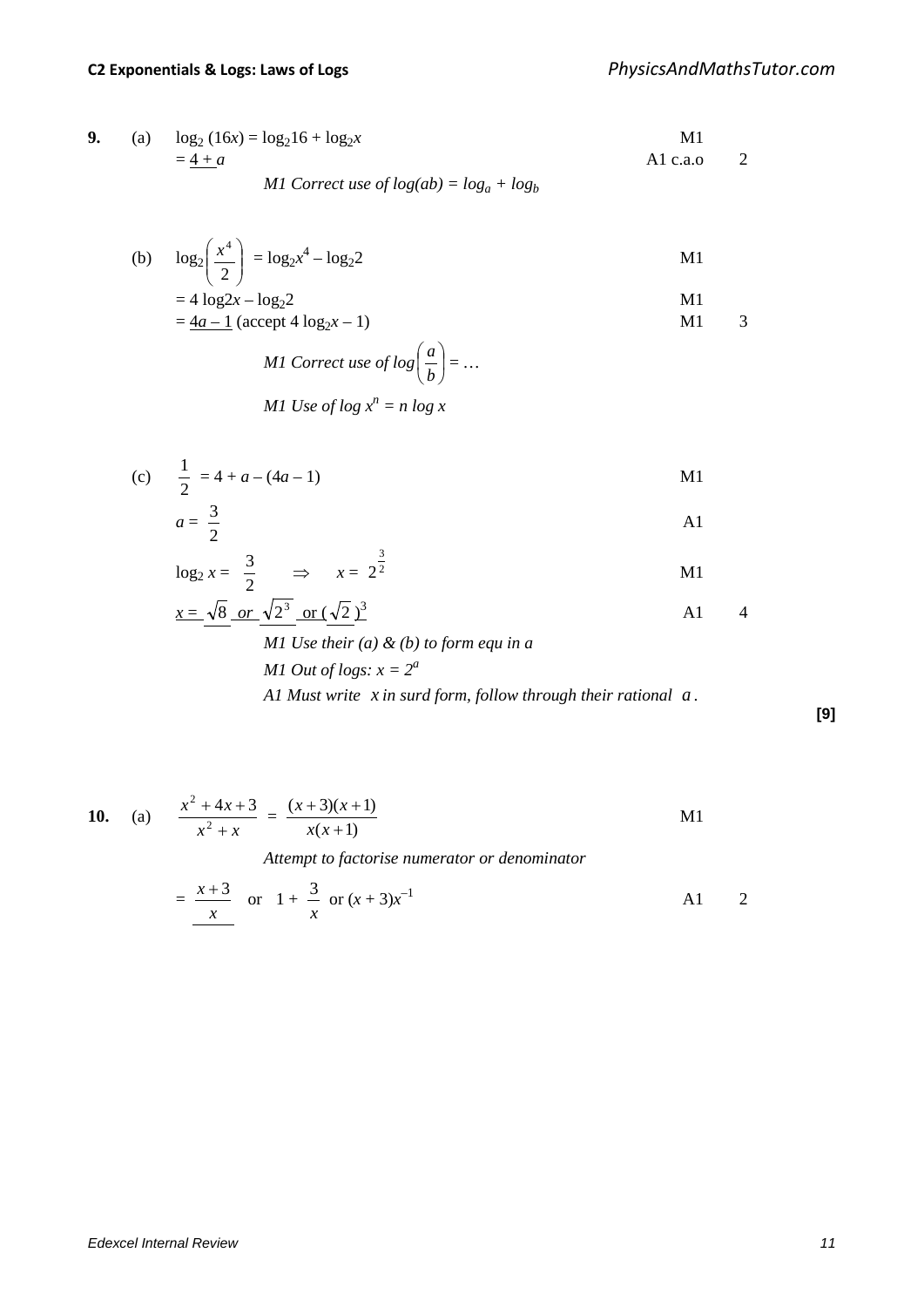(b) LHS = 
$$
\log_2 \left( \frac{x^2 + 4x + 3}{x^2 + x} \right)
$$
  
\nUse of log  $a - \log b$   
\nRHS =  $2^4$  or 16  
\n $x + 3 = 16x$   
\nLinear or quadratic equation in x  
\n(\*) *dep*

$$
x = \frac{3}{15} \text{ or } \frac{1}{5} \text{ or } 0.2
$$

$$
[6]
$$

11. 
$$
\log_3 x^2 - \log_3 (x - 2) = 2
$$

Use of 
$$
\log x^n
$$
 rule  $M1$ 

$$
\log_3\left(\frac{x^2}{x-2}\right) = 2
$$
  
Use of log a - log b rule  
M1

$$
\frac{x^2}{x-2} = 3^2
$$

Getting out of logs M1

$$
x^{2}-9x+18 = 0
$$
  
Correct 3TQ = 0  

$$
(x-6)(x-3) = 0
$$

| <i>Attempt to solve 3TQ</i> | M1      |
|-----------------------------|---------|
| $x = 3, 6$                  | Both A1 |

**[6]**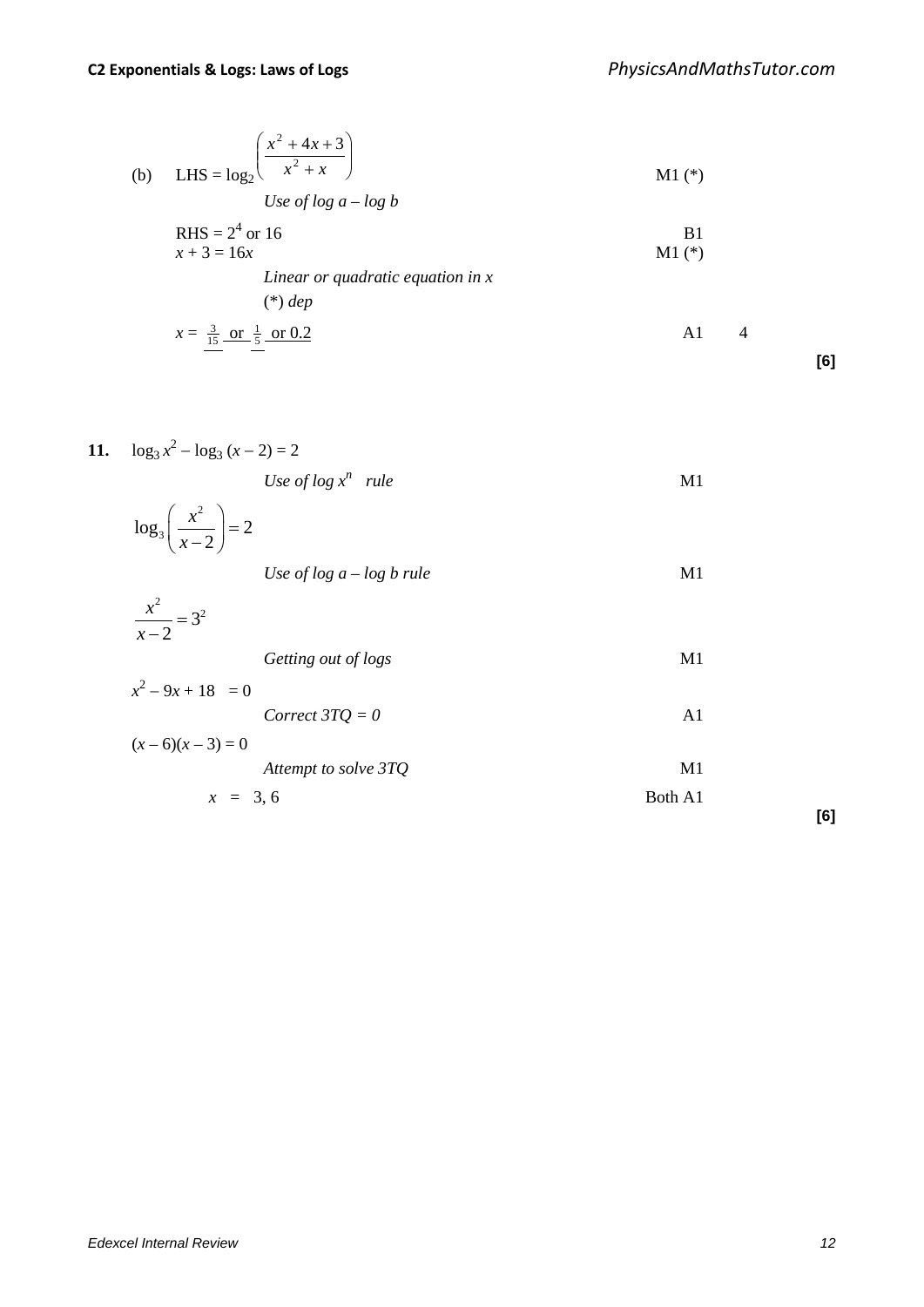**1.** In part (a), while some candidates showed little understanding of the theory of logarithms, others produced excellent solutions. The given answer was probably helpful here, giving confidence in a topic that seems to be demanding at this level. It was important for examiners to see full and correct logarithmic working and incorrect statements such as

 $log(2x-13)$  $\log(x-5)^2 - \log(2x-13) = \frac{\log(x-5)^2}{\log(2x-13)}$  $(x-5)^2 - \log(2x-13) = \frac{\log(x-5)^2}{\log(2x-13)}$  were penalised, even when there was apparent

'recovery' (helped by the given answer). The most common reason for failure was the inability to deal with the 1 by using  $log_3 3$  or an equivalent approach.

From  $\log_3 \frac{(x-3)}{(x-1)} = 1$  $(2x-13)$  $\log_3 \frac{(x-5)^2}{2}$  $\frac{(x-5)^2}{(2x-13)} =$ *x*  $\left(\frac{x-5}{x}\right)^2 = 1$ , it was good to see candidates using the base correctly to obtain

<sup>2</sup>  $\overline{2}$ <sup>1</sup> 3  $\frac{(x-5)^2}{(2x-13)} =$ *x*  $\left(\frac{x-5}{x}\right)^2 = 3^1$ , from which the required equation followed easily.

 Even those who were unable to cope with part (a) often managed to understand the link between the parts and solve the quadratic equation correctly in part (b). It was disappointing, however, that some candidates launched into further logarithmic work.

- **2.** (a) Generally, both marks were scored easily with most candidates writing  $x^2 = 64$  and  $x = 8$ . Some included the –8 value as well, indicating that they were not always reading the finer details of the questions. However, quite a few attempts proceeded to  $2^x = 64$  leading to the most common incorrect answer seen of  $x = 6$ . A small group squared 64. Very few students attempted to change base in this part of the question.
	- (b) Most candidates scored the first M mark by expressing  $2 \log_2(x-1)$  as  $\log_2(x-1)^2$  but many then failed to gain any further marks. It was not uncommon for scripts to proceed from  $\log_2(11 - 6x) = \log_2(x - 1)^2 + 3$  to  $(11 - 6x) = (x - 1)^2 + 3$ , resulting in the loss of all further available marks.

 A significant number of candidates seem to be completely confused over the basic log rules. Working such as  $log_2 (11 - 6x) = log_2 11/log_2 6x$  following  $log_2 (11 - 6x) = log_2 11$  $log<sub>2</sub>6x$  was seen on many scripts. Most candidates who were able to achieve the correct quadratic equation were able to solve it successfully, generally by factorisation, although some chose to apply the quadratic formula. There were a good number of completely correct solutions but the  $x = -\frac{1}{4}$  was invariably left in, with very few candidates appreciating the need to reject it. Fortunately they were not penalised this time.

**3.** The better candidates produced neat and concise solutions but many candidates seem to have little or no knowledge of the laws of logs. Those who didn't deal with the 2logx term first usually gained no credit.

A significant minority dealt successfully with log theory to arrive at log  $\frac{4-x}{x^2} = 1$  but were let

down by basic fraction algebra, "cancelling" to obtain  $log {4/x} = 1$ , and even going on "correctly" thereafter to  $4/x = 5$ ,  $x = 4/5!$ 

Another group were unable to proceed from  $\log \left\{ \frac{4 - x}{x^2} \right\} = 1$ , usually just removing the "log" and solving the resulting quadratic. Making the final M mark dependent on the previous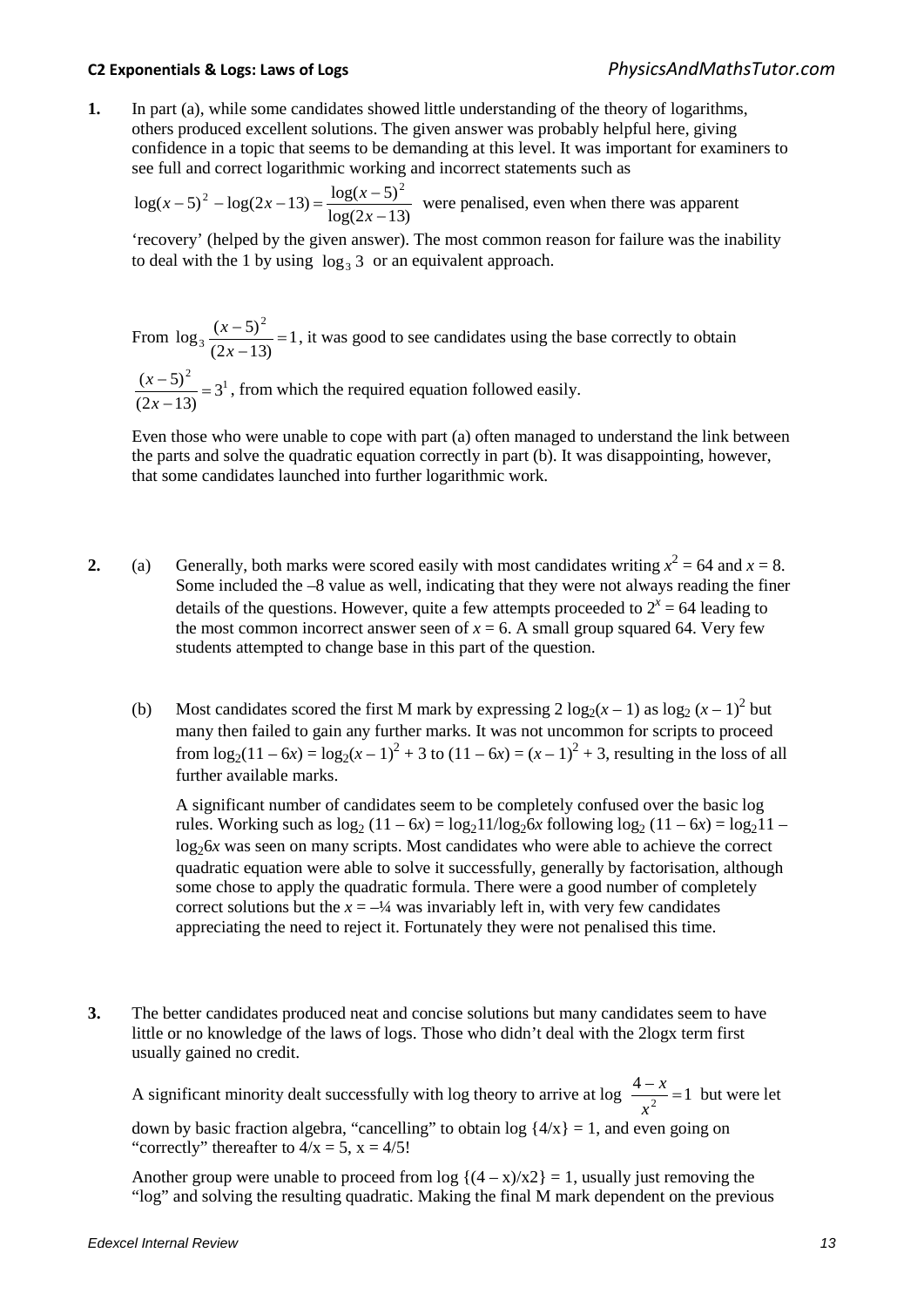two very fairly prevented this spurious solution gaining unwarranted credit.

A few obtained the answer with trial and improvement or merely stated the answer with no working presumably by plugging numbers into their calculator. Neither of these latter methods is expected or intended however.

- **4.** This was a more unusual question on logarithms, and whilst many full marks were gained by good candidates, this proved taxing for many candidates and one or two marks were very common scores. The vast majority of candidates used the first method in the mark scheme. The most common errors seen were,  $log3b + logb = log4b$  and  $log3b^2 = 2log3b$ , and marks were lost for not giving answers in exact form. Some candidates made the question a little longer by changing the base.
- **5.** In part (i), some candidates thought that  $\log_6 36$  was equal to 6, but there were many correct answers, sometimes following 'change of base' and the use of a calculator. Part (ii) caused more problems, the most common mistakes being to express  $2\log_a 3 + \log_a 11$  as either  $2\log_a 33$  or  $2$ log*a* 14 Sometimes a correct first step (log *a*9) was followed by the answer log*a* 20. In general, responses from weaker candidates suggested a poor understanding of the theory of logarithms.

### **6. Pure Mathematics P2**

Most candidates found this question quite accessible.

- (a) A minority chose to solve this part using trial and improvement. Quite a few did not round to 3 significant figures. Candidates who started with the form  $\log_5 8$  were often not able to progress beyond this.
- (b) This was often started well, but there was some confusion when it came to forming an equation without logarithms. This process often took several more steps than necessary. A small, but significant proportion made no attempt at all. Lines such as "log  $(x + 1) =$  $(\log x) \log(1) = 0$  since  $\log(1) = 0$ " and " $\log(x + 1) = \log x + \log 1$ " were popular options amongst the weaker candidates.

### **Core Mathematics C2**

Most candidates were able to solve  $5^x = 8$  correctly in part (a), although the answer was sometimes not rounded to 3 significant figures as required. The usual method was to use

5log  $x = \frac{\log 8}{1}$ , but trial and improvement approaches were sometimes seen.

Part (b) was a more demanding test of understanding of the theory of logarithms. Those who

began by using  $\log(x + 1) - \log x = \log \frac{x}{x}$  $log \frac{x+1}{x}$  were often successful, but common mistakes

such as  $\log(x+1) - \log x = \frac{\log(x+1)}{\log x}$ log  $\frac{\log(x+1)}{1}$  and  $\log(x+1) = \log x + \log 1$  usually prevented the

candidate from scoring any marks. Confused working, including 'cancelling' of logs, was often seen here, and there were many attempts involving an unnecessary change of base.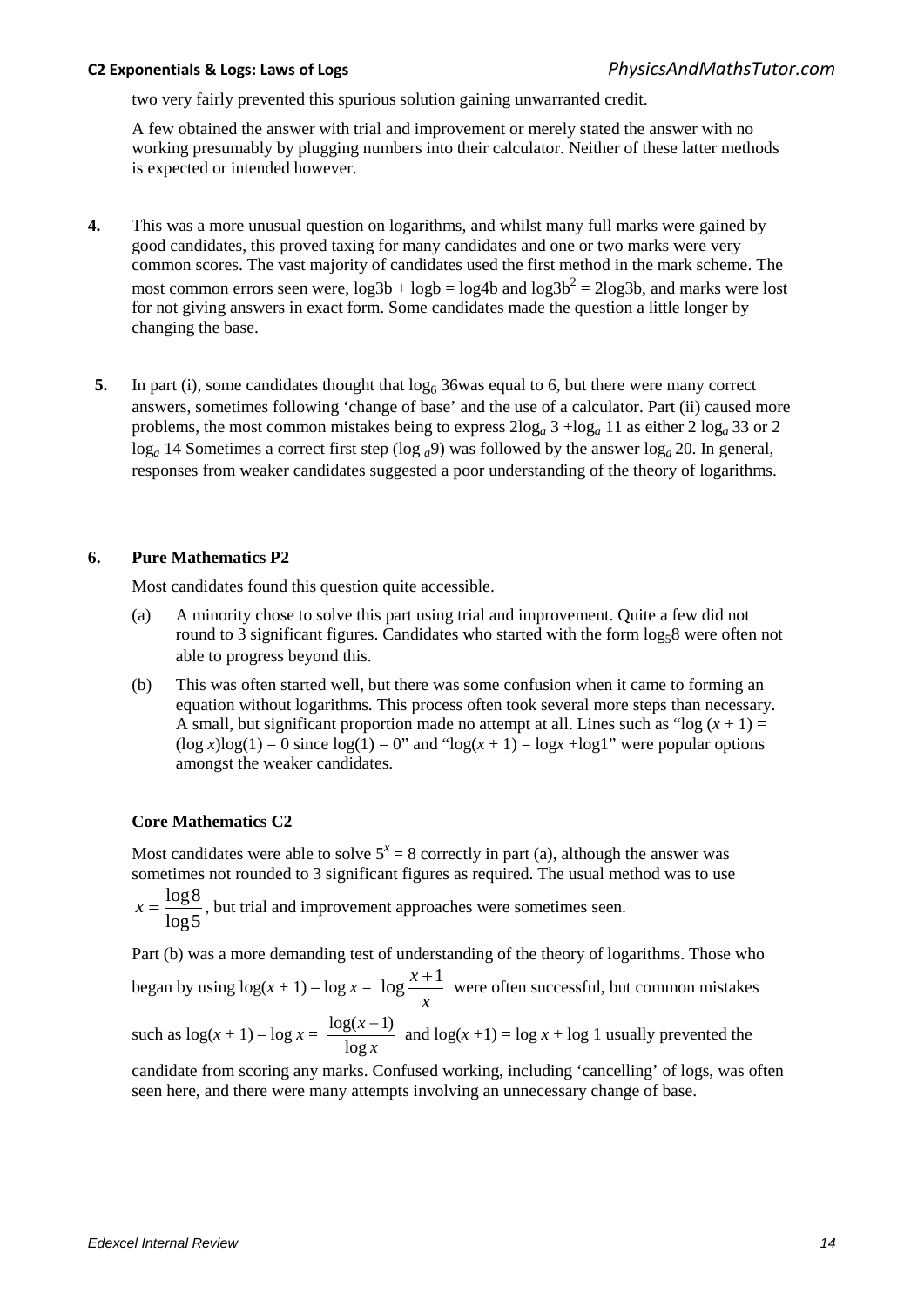**7.** Part (a) was usually answered well although some only got as far as  $x = \log_3 5$  and either couldn't evaluate it, or failed to read the instruction to give to their answer to 3 significant figures. Some who did evaluate successfully then rounded cumulatively to obtain 1.465 leading to 1.47 but many candidates scored full marks here. A number of candidates used a trial and improvement approach in part (a). Whilst the answer could be obtained in this case it is not a recommended procedure for this type of question. Part (b) was one of the most discriminating parts of the paper. Whilst a reassuringly high proportion of candidates did achieve full marks here many incorrect procedures were seen.  $Log(2x + 1) = log2x + log1$  was quite common and a number of students drifted from  $\log_2 \left( \frac{2x+1}{x} \right)$  $\left(\frac{2x+1}{x}\right)$  to  $\frac{\log_2(2)}{\log_2}$  $\log_2(2x+1)$ log *x x*  $+1$  apparently believing them to

be equal.

- **8.** Although many candidates had problems in dealing with parts (a) and (b), it was good to see a significant number of candidates gain full marks. The most common errors by candidates who had some idea how to proceed were: in part (a) to convert  $\log x^2 - \log y$  to  $a^2 - b$ , and in part (b) not to be able to deal with  $\log_5 25$  or  $\log_5 25x$ . Even with wrong equations in (a) and (b) it was possible for candidates to gain 5 of the 6 remaining marks and it was good to see that that was frequently the case. It was particularly pleasing to see many correct solutions to part (e), although some candidates often did not take the most direct route. As always when answers are given they usually emerge however irrelevant the previous working has been. In part (d), for example, most candidates who had the correct answer to part (a) realised that  $b$  must be  $-1.5$ , and that is fine. Some candidates then manufactured a second equation, such as  $-7a + \frac{1}{2}b = 1$ , so that, when solved simultaneously with  $2a - b = 1$ ,  $a = -0.25$  emerged. They did not gain the method mark for part (d)!
- **9.** This question proved to be an effective discriminator. Many weaker candidates barely got started whilst the stronger ones usually made good progress with all 3 parts. In part (a) many were defeated by the  $log_216$  term, and a significant minority equated to *a* and attempted to solve. Part (b) was generally found more straightforward. Both log laws were often used correctly and more candidates seemed to be able to simplify  $\log_2 2$ , even though they failed to deal with  $log<sub>2</sub>16$  in part (a).

Those who used indices or tried to change the base were less successful. Common errors in part (c) were to forget the bracket on the  $(4a - 1)$  term; to reach  $a = \frac{3}{3}$ 2  $a = \frac{3}{2}$  and stop; or to use the "or" otherwise" approach and be unable to simplify and score the final 2 marks.